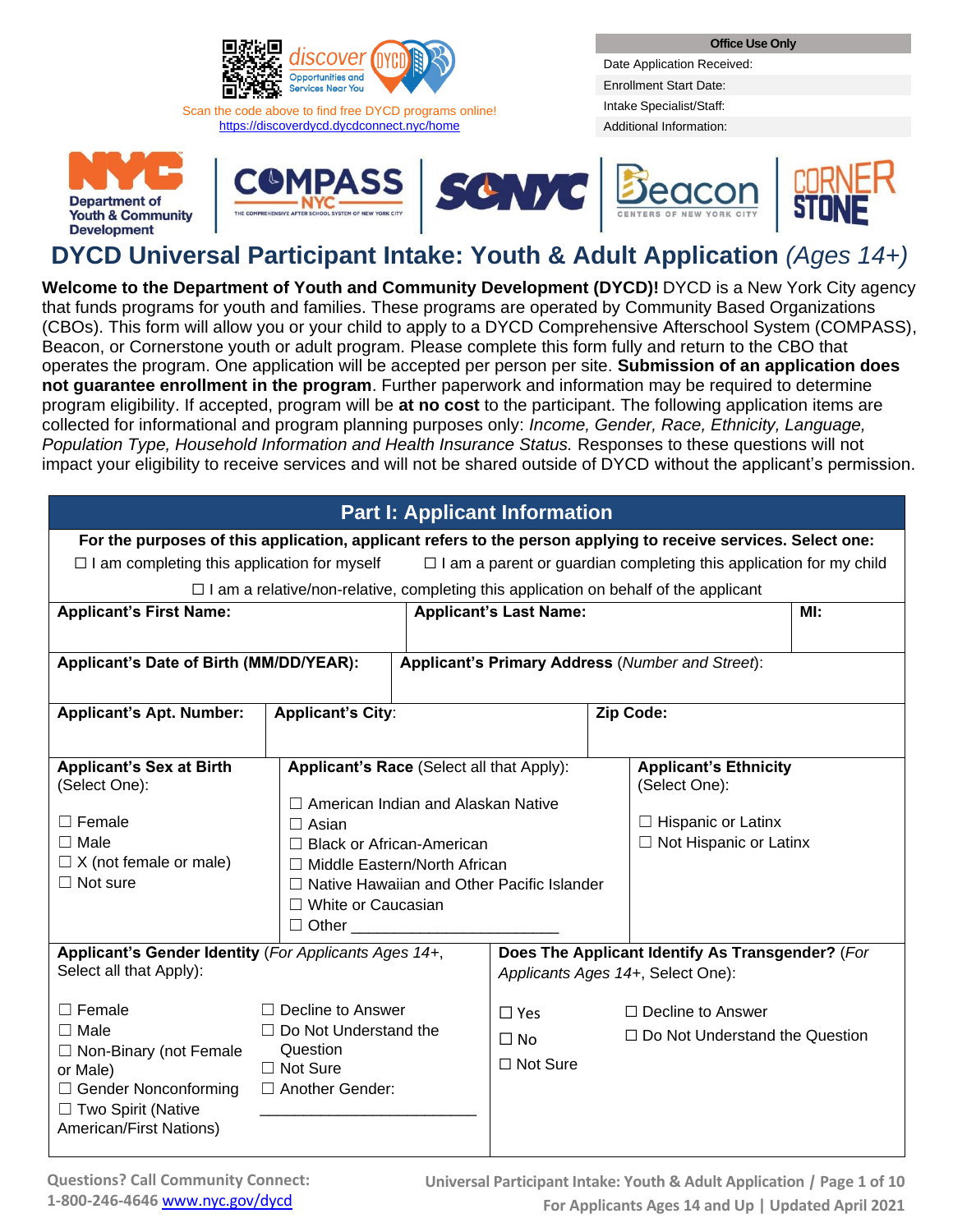

|                         | Applicant's Gender Pronoun (For Applicants Ages)                    |                                | Applicant's Sexual Orientation (For Applicants Ages 14+): |
|-------------------------|---------------------------------------------------------------------|--------------------------------|-----------------------------------------------------------|
| 14+, Select One):       |                                                                     |                                |                                                           |
| $\Box$ She/Her/Hers     | $\Box$ Decline to Answer                                            | $\Box$ Heterosexual (straight) | $\Box$ Queer                                              |
| $\Box$ He/Him/His       | $\Box$ Another Pronoun:                                             | $\Box$ Gay                     | $\Box$ Questioning                                        |
| $\Box$ They/Them/Theirs |                                                                     | $\Box$ Lesbian                 | $\Box$ Not Sure                                           |
|                         |                                                                     | $\Box$ Bisexual                | $\Box$ Decline to Answer                                  |
|                         |                                                                     | $\Box$ Pansexual               | $\Box$ Another Sexual Orientation:                        |
|                         |                                                                     | $\Box$ Asexual                 |                                                           |
|                         | $\Box$ Applicant lives in a NYCHA Development (please provide name) |                                |                                                           |

|                | Part II: Applicant's (or Parent/Guardian's) Contact Information                                                |                                                                                        |        |                 |
|----------------|----------------------------------------------------------------------------------------------------------------|----------------------------------------------------------------------------------------|--------|-----------------|
|                | For youth without contact information, skip to the next section to provide parent/guardian contact information | <b>Applicant's Contact Information</b>                                                 |        |                 |
|                | Write down phone numbers for the applicant and check the preferred method of contact:                          |                                                                                        |        |                 |
|                | □ Home _______________________________                                                                         |                                                                                        |        | □ No Email      |
|                | □ Work ________________________________  □ Email _______________________________                               |                                                                                        |        | $\Box$ US Mail  |
|                |                                                                                                                | <b>Parent/Guardian Information</b><br>This section is required for Applicants under 18 |        |                 |
|                |                                                                                                                |                                                                                        |        |                 |
|                | Write down all phone numbers and check the best number to call in case of an emergency:                        |                                                                                        |        |                 |
|                |                                                                                                                |                                                                                        |        | $\Box$ No Email |
| Address:       |                                                                                                                | City:                                                                                  | State: | Zip Code:       |
|                | $\Box$ Same as Applicant                                                                                       |                                                                                        |        |                 |
|                |                                                                                                                | <b>Emergency Contact Information</b>                                                   |        |                 |
|                |                                                                                                                | At least one emergency contact must be identified                                      |        |                 |
|                | <b>Emergency Contact #1 Name:</b>                                                                              | <b>Relationship to Participant:</b>                                                    |        |                 |
|                |                                                                                                                | $\square$ Emergency contact is parent/guardian of participant                          |        |                 |
|                | Write down all phone numbers and check the best number to call in case of an emergency:                        |                                                                                        |        |                 |
| $\mathbf{1}$   |                                                                                                                |                                                                                        |        | □ No Email      |
|                |                                                                                                                |                                                                                        |        |                 |
|                | Address:                                                                                                       | City:                                                                                  | State: | Zip Code:       |
|                | $\Box$ Same as Applicant                                                                                       |                                                                                        |        |                 |
|                | <b>Emergency Contact #2 Name:</b>                                                                              | <b>Relationship to Participant:</b>                                                    |        |                 |
|                |                                                                                                                | $\square$ Emergency contact is parent/guardian of participant                          |        |                 |
| $\overline{2}$ | Write down all phone numbers and check the best number to call in case of an emergency:                        |                                                                                        |        |                 |
|                |                                                                                                                |                                                                                        |        | □ No Email      |
|                | □ Work __________ <del>________________________</del>                                                          |                                                                                        |        |                 |

**Questions? Call Community Connect: 1-800-246-4646** [www.nyc.gov/dycd](http://www.nyc.gov/dycd)

**Universal Participant Intake: Youth & Adult Application |Page 2 of 10**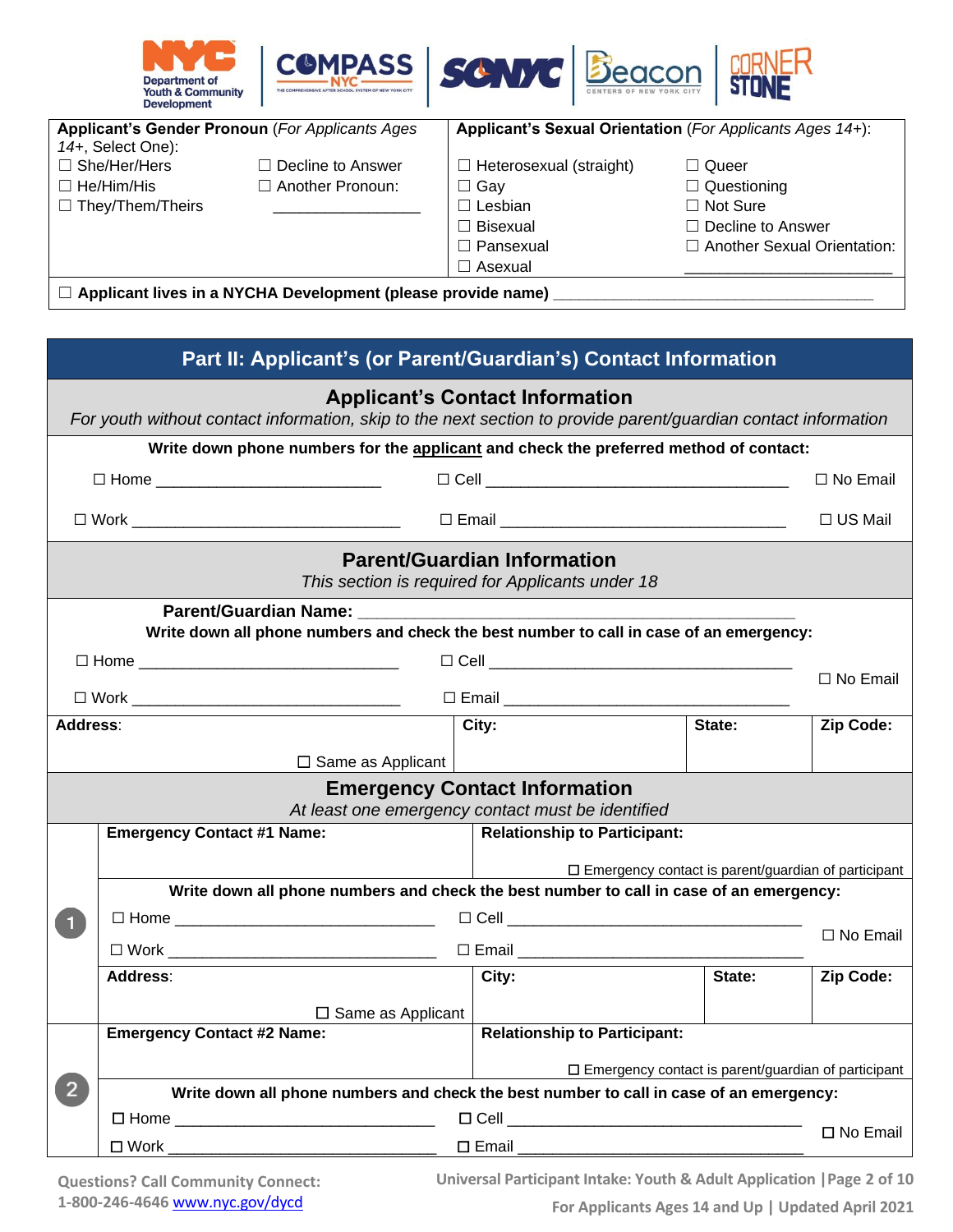

**Address**:

**City:** State: **Zip Code:** 

□ Same as Applicant

*This section is for parents/guardians enrolling their children*

*Emergency contacts listed in Section II are authorized to pick up the child unless otherwise noted.* **The following additional people are authorized to pick up my child:**

| Name: | Phone #:                                       | <b>Relationship:</b> |
|-------|------------------------------------------------|----------------------|
| Name: | Phone #:                                       | <b>Relationship:</b> |
| Name: | Phone #:                                       | <b>Relationship:</b> |
|       | The following people MAY NOT pick up my child: |                      |
| Name: | Name:                                          | Name:                |

|                                                                                                                                                                       |                                                                                                                                                                                                     | <b>Part III: Applicant's Education/Work Status</b>                                              |                                                                                                                                                                                                                  |
|-----------------------------------------------------------------------------------------------------------------------------------------------------------------------|-----------------------------------------------------------------------------------------------------------------------------------------------------------------------------------------------------|-------------------------------------------------------------------------------------------------|------------------------------------------------------------------------------------------------------------------------------------------------------------------------------------------------------------------|
|                                                                                                                                                                       | $\Box$ Full-Time Student***                                                                                                                                                                         | <b>Applicant's Education Status (Select One):</b><br>□ Part-Time Student*** □ Not in School**** |                                                                                                                                                                                                                  |
|                                                                                                                                                                       |                                                                                                                                                                                                     |                                                                                                 | ***If applicant is a Part-Time Student or Full-Time Student: Select applicant's current grade (Select One):<br>****If applicant is Not in School: Select the last grade completed by the applicant (Select One): |
| <b>Elementary School:</b> $\Box$ Pre-K $\Box$ K $\Box$ 1 <sup>st</sup> $\Box$ 2 <sup>nd</sup> $\Box$ 3 <sup>rd</sup><br>$\Box$ 4 <sup>th</sup> $\Box$ 5 <sup>th</sup> |                                                                                                                                                                                                     | $\Box$ 4 <sup>th</sup> Year + $\Box$ Obtained Associate's Degree                                | <b>Community College:</b> $\Box$ 1 <sup>st</sup> year $\Box$ 2 <sup>nd</sup> Year $\Box$ 3 <sup>rd</sup> year                                                                                                    |
| <b>Middle School:</b> $\Box$ 6th $\Box$ 7th $\Box$ 8 <sup>th</sup>                                                                                                    |                                                                                                                                                                                                     | <b>Master's Degree:</b>                                                                         |                                                                                                                                                                                                                  |
| □ Obtained High School Diploma                                                                                                                                        | □ Some Master's Degree credits, but no degree attained<br>High School: $\Box$ 9 <sup>th</sup> $\Box$ 10 <sup>th</sup> $\Box$ 11 <sup>th</sup> $\Box$ 12 <sup>th</sup><br>□ Obtained Master's Degree |                                                                                                 |                                                                                                                                                                                                                  |
|                                                                                                                                                                       | □ Obtained High School Equivalency<br><b>Professional Degree:</b>                                                                                                                                   |                                                                                                 |                                                                                                                                                                                                                  |
| $\Box$ Junior $\Box$ Senior $\Box$ Obtained Bachelor's Degree<br><b>Doctorate Degree:</b>                                                                             | □ Some Professional Degree credits (e.g. MD, DDS, DVM,<br>LLB, JD), but no degree attained<br>□ Obtained Professional Degree (e.g. MD, DDS, DVM, LLB,                                               |                                                                                                 |                                                                                                                                                                                                                  |
| □ Some Doctorate degree credits, but no degree attained                                                                                                               |                                                                                                                                                                                                     | JD)<br><b>Vocational/Trade School:</b>                                                          |                                                                                                                                                                                                                  |
| □ Obtained Doctorate Degree                                                                                                                                           |                                                                                                                                                                                                     |                                                                                                 | □ Some Vocational or Trade School credits, but no certificate                                                                                                                                                    |
| Other:                                                                                                                                                                |                                                                                                                                                                                                     | or degree attained                                                                              |                                                                                                                                                                                                                  |
| □ Obtained Foreign Degree                                                                                                                                             |                                                                                                                                                                                                     |                                                                                                 | $\Box$ Obtained a certificate or degree from a Vocational or Trade                                                                                                                                               |
| □ No Formal Schooling Attained                                                                                                                                        |                                                                                                                                                                                                     | school                                                                                          |                                                                                                                                                                                                                  |
|                                                                                                                                                                       |                                                                                                                                                                                                     | Applicant's Current Work Status (Select One):                                                   |                                                                                                                                                                                                                  |
| □ Employed Full-Time                                                                                                                                                  |                                                                                                                                                                                                     | $\Box$ Employed Part-Time                                                                       | $\Box$ Retired                                                                                                                                                                                                   |
| $\Box$ Unemployed (Short-Term, 6 months or<br>less)                                                                                                                   | than 6 months)                                                                                                                                                                                      | $\Box$ Unemployed (Long-term, more                                                              |                                                                                                                                                                                                                  |
|                                                                                                                                                                       |                                                                                                                                                                                                     | $\Box$ Not applicable (applicant is                                                             | $\Box$ Unemployed (Not in labor force)                                                                                                                                                                           |
| □ Migrant Seasonal Farm Worker                                                                                                                                        |                                                                                                                                                                                                     | under 14 years of age)                                                                          |                                                                                                                                                                                                                  |
|                                                                                                                                                                       |                                                                                                                                                                                                     | <b>Required for Full-Time Students</b>                                                          |                                                                                                                                                                                                                  |
| <b>Student ID/OSIS:</b>                                                                                                                                               |                                                                                                                                                                                                     |                                                                                                 |                                                                                                                                                                                                                  |
|                                                                                                                                                                       | <b>School Type:</b><br>$\Box$ Public $\Box$ Charter $\Box$ Private $\Box$ Other                                                                                                                     |                                                                                                 |                                                                                                                                                                                                                  |

**Universal Participant Intake: Youth & Adult Application |Page 3 of 10**

**For Applicants Ages 14 and Up | Updated April 2021**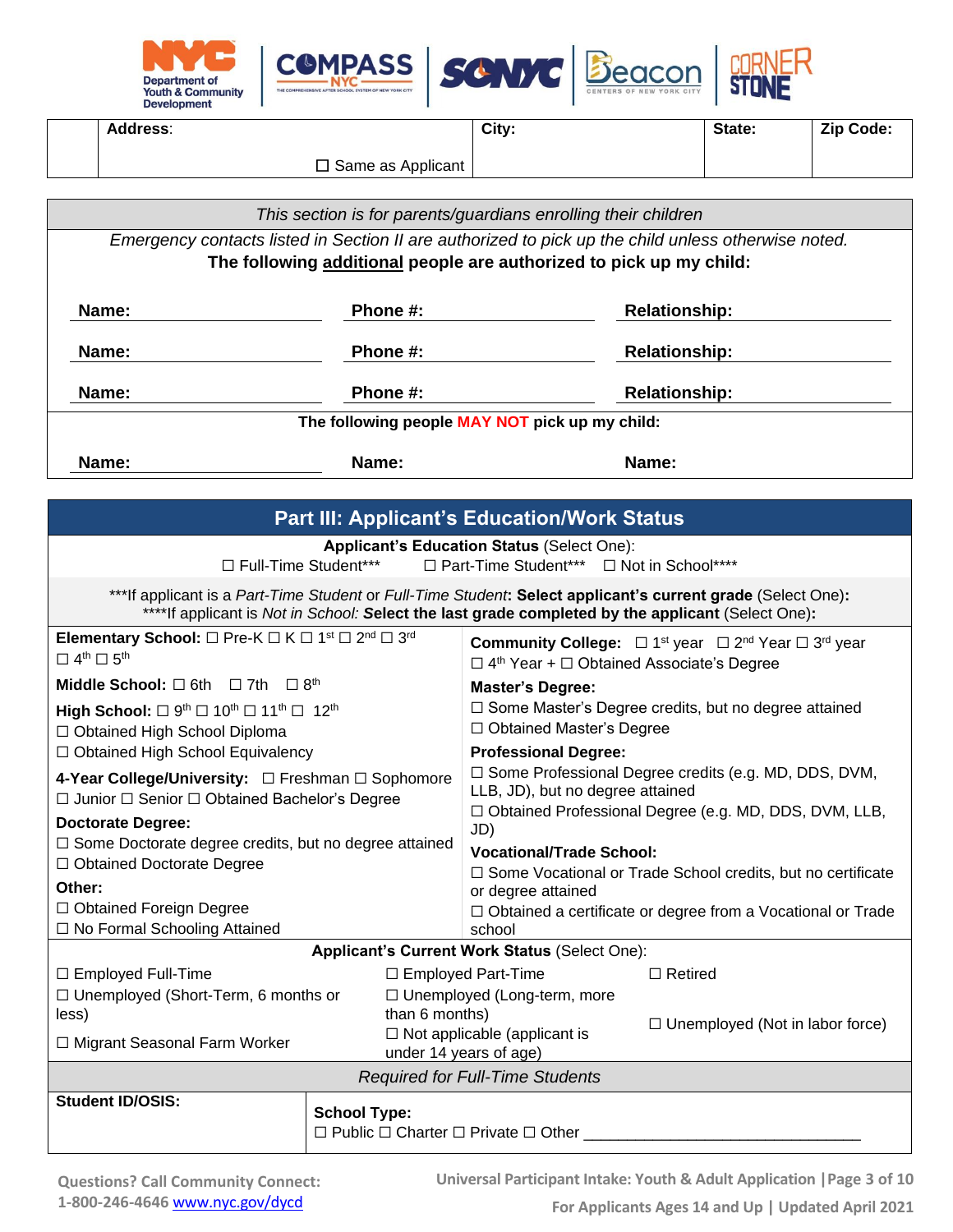

| <b>School Name:</b> |  |
|---------------------|--|
|---------------------|--|

| <b>School Address:</b> | City: | <b>Zip Code:</b> |
|------------------------|-------|------------------|
|                        |       |                  |
|                        |       |                  |
|                        |       |                  |

## **Part IV: Health Information**

## **Applicant's Health Information**

*Please answer the questions below and provide additional details in the space provided. Many needs or health challenges can be accommodated and may not limit enrollment in the program.*

**Does the applicant have any allergies? (food, medication, etc.)**

| $\square$ No $\square$ Yes |  |
|----------------------------|--|
|                            |  |

**Does the applicant have asthma?** 

☐ No ☐ Yes

**Does the applicant have special health care needs?**

 $\Box$  No  $\Box$  Yes  $\_$ 

**Does the applicant take medication for any condition or illness?**

 $\Box$  No  $\Box$  Yes  $\_$ 

**Are there activities the applicant cannot participate in?**

 $\Box$  No  $\Box$  Yes  $\_$ 

**Please provide any additional health information details:**

## ☐ **N/A**

**Please list any accommodation(s) you are requesting for yourself/the applicant:**

### ☐ **N/A**

|                                                | <b>Applicant's Health Insurance Status</b>                                                |                          |                                                     |
|------------------------------------------------|-------------------------------------------------------------------------------------------|--------------------------|-----------------------------------------------------|
| Does the applicant have health                 | If yes, what kind of health insurance does the applicant have?<br>(Check all that Apply): |                          |                                                     |
| insurance? (Select One):<br>$\Box$ Yes<br>⊟ No | Medicaid                                                                                  | $\Box$ Medicare          | $\Box$ State Children's Health<br>Insurance Program |
|                                                | $\Box$ Employment-Based                                                                   | $\Box$ Direct-Purchase   | l State Children's Health                           |
| Decline to Answer                              | <b>Military Health Care</b>                                                               | $\Box$ Decline to Answer | Insurance for Adults                                |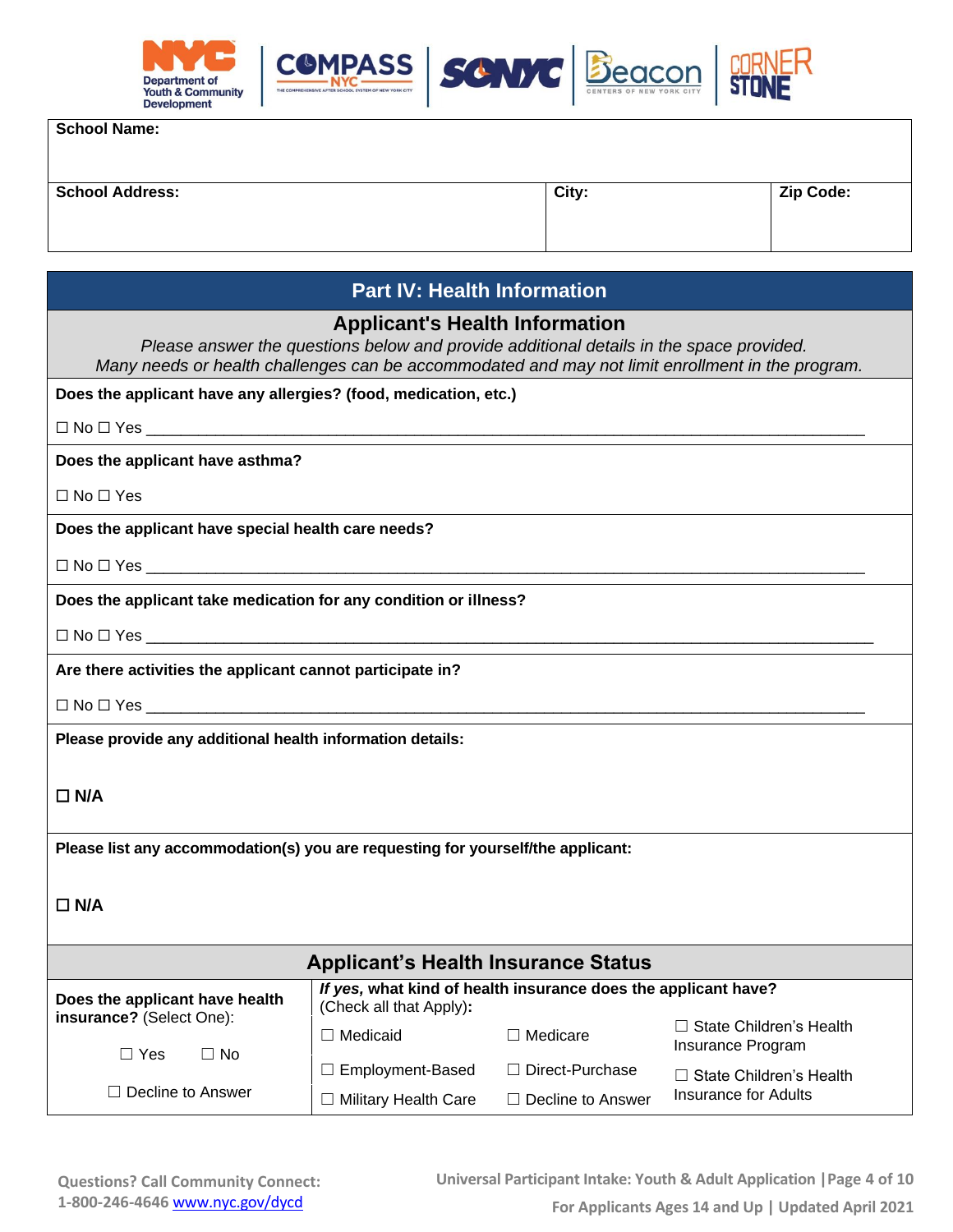







*If you do not have health insurance***, do you want to be contacted by someone else with information about signing up for public health insurance**? (Select One):

☐ Yes ☐ No ☐ Decline to Answer

*If you would like to be contacted about signing up for public health insurance,* **what is your preferred method of contact?** (Select One): ☐ Email ☐ Phone ☐ US Mail

☐ Via provider ☐ Decline to Answer

|                                                                                                                                                                                                                                                                                                                                      |                                                                                                                                                                                            |                                                                                                                                              | <b>Part V: Additional Applicant Information</b>                                                                                                                                                                     |                                                                                                                                                                                                                                                                                                                                                                                                                                                                                                                    |                                                                                                                                                                                                                  |
|--------------------------------------------------------------------------------------------------------------------------------------------------------------------------------------------------------------------------------------------------------------------------------------------------------------------------------------|--------------------------------------------------------------------------------------------------------------------------------------------------------------------------------------------|----------------------------------------------------------------------------------------------------------------------------------------------|---------------------------------------------------------------------------------------------------------------------------------------------------------------------------------------------------------------------|--------------------------------------------------------------------------------------------------------------------------------------------------------------------------------------------------------------------------------------------------------------------------------------------------------------------------------------------------------------------------------------------------------------------------------------------------------------------------------------------------------------------|------------------------------------------------------------------------------------------------------------------------------------------------------------------------------------------------------------------|
| How well does the applicant speak English?<br>(Select One):<br>□ Fluent/Very well<br>$\Box$ Well<br>$\Box$ Not well<br>$\Box$ Not well at all                                                                                                                                                                                        |                                                                                                                                                                                            |                                                                                                                                              | $\Box$ English<br>$\Box$ Bengali<br>$\Box$ Fulani<br>$\Box$ Haitian Creole<br>$\Box$ Hungarian<br>$\Box$ Korean<br>$\Box$ Punjabi<br>$\Box$ Portuguese<br>$\Box$ Spanish<br>$\Box$ Urdu<br>□ Other: _______________ | Applicant's Primary Language (Select One):<br>$\Box$ Albanian<br>□ Chinese*<br>$\Box$ German<br>$\Box$ Hebrew<br>$\Box$ Italian<br>□ Kru, Ibo, or Yoruba<br>$\Box$ Persian<br>$\Box$ Romanian<br>$\Box$ Tagalog<br>$\Box$ Vietnamese                                                                                                                                                                                                                                                                               | $\Box$ Arabic<br>$\Box$ French<br>$\Box$ Gujarati<br>$\Box$ Hindi<br>$\Box$ Japanese<br>$\Box$ Mande<br>$\Box$ Polish<br>$\Box$ Russian<br>$\Box$ Turkish<br>$\Box$ Yiddish<br>*including Cantonese and Mandarin |
| Other Languages Spoken by Applicant (Select all that Apply):<br>$\Box$ English<br>$\Box$ Bengali<br>$\Box$ Fulani<br>□ Haitian Creole<br>$\Box$ Hungarian<br>$\Box$ Korean<br>$\Box$ Punjabi<br>$\Box$ Portuguese<br>$\Box$ Spanish<br>$\Box$ Urdu<br>$\Box$ Other:<br>$\Box$ Not applicable (only one language spoken by applicant) | $\Box$ Albanian<br>$\Box$ Chinese<br>$\Box$ German<br>$\Box$ Hebrew<br>$\Box$ Italian<br>□ Kru, Ibo, or Yoruba<br>$\Box$ Persian<br>$\Box$ Romanian<br>$\Box$ Tagalog<br>$\Box$ Vietnamese |                                                                                                                                              | $\Box$ Arabic<br>$\Box$ French<br>$\Box$ Gujarati<br>$\Box$ Hindi<br>$\Box$ Japanese<br>$\Box$ Mande<br>$\Box$ Polish<br>$\Box$ Russian<br>$\Box$ Turkish<br>$\Box$ Yiddish<br>*including Cantonese and Mandarin    | Would the applicant like to receive information/<br>be contacted about registering to vote?**<br>(Select One):<br>$\Box$ Yes $\Box$ No<br>**Applicant is eligible to vote in U.S. federal elections if:<br>1) You are a U.S. citizen;<br>2) You meet your state's residency requirements;<br>3) You are 18 years old. Some states allow 17-year-olds to<br>vote in primaries and/or register to vote if they will be 18<br>before the general election. Check your state's voter<br>registration age requirements. |                                                                                                                                                                                                                  |
| Is the applicant any of the following:<br>Parent/Legal Guardian?<br>Offender/Justice Involved?<br><b>Foster Care Participant?</b><br>Runaway Youth?<br>Veteran?<br><b>Active Military Personnel?</b><br>An Individual with a Disability?                                                                                             |                                                                                                                                                                                            | $\Box$ Yes $\Box$ No<br>$\Box$ Yes $\Box$ No<br>$\Box$ Yes $\Box$ No<br>$\Box$ Yes $\Box$ No<br>$\Box$ Yes $\Box$ No<br>$\Box$ Yes $\Box$ No | $\Box$ Yes $\Box$ No $\Box$ Decline to answer                                                                                                                                                                       | If the applicant is an individual with a<br>disability, please select disability type(s)<br>(Select all that Apply):<br>$\Box$ Cognitive impairment<br>$\Box$ Hearing-related<br>$\Box$ Learning disability<br>□ Mental or Psychiatric<br>□ Physical/Chronic Health Condition<br>$\Box$ Physical/Mobility Impairment<br>$\Box$ Vision-related<br>□ Other: _____________<br>$\Box$ Decline to Answer                                                                                                                |                                                                                                                                                                                                                  |

**Universal Participant Intake: Youth & Adult Application |Page 5 of 10**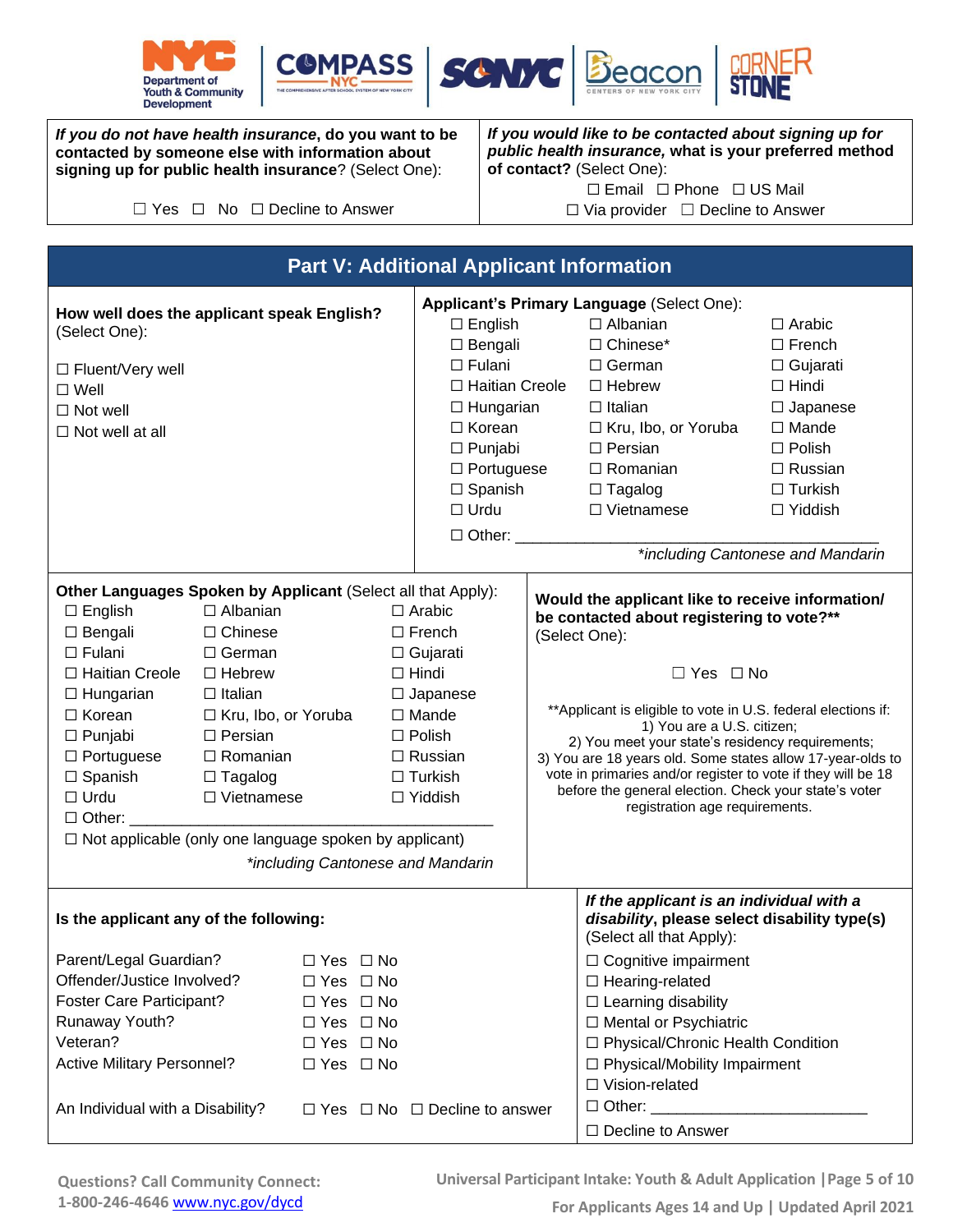





# **Part VI: Household Information**

For all the next set of questions, **HOUSEHOLD** is defined as any individual or group of individuals (family or non-family members) who are living together as one economic unit. **INCOME** is defined as the total annual gross income of all family and non-family members 18+years old living within the household. **The applicant lives in a household that is headed by** (Select One): **Applicant's Housing Type** (Select One): ☐ Single Parent - Female ☐ Single Parent - Male ☐ Single Person - No children ☐ Non-related adults with children ☐ Other: \_\_\_\_\_\_\_\_\_\_\_\_\_\_\_\_\_\_ ☐ Two Adults – No Children ☐ Two Parent Household ☐ Multigenerational Household ☐ Own ☐ Shelter ☐ Rent ☐ Homeless ☐ NYCHA ☐ Other Permanent **Housing**  $\Box$  Other: **Applicant's Household Size** (Select One)**: Total Household Income in the last 12 Months** (Select One): ☐ One ☐ Four ☐ Seven ☐ Ten ☐ Thirteen □ Sixteen ☐ Nineteen ☐ Two ☐ Five ☐ Eight ☐ Eleven ☐ Fourteen □ Seventeen □ Eighteen ☐ Twenty or more ☐ Three  $\Box$  Six ☐ Nine □ Twelve ☐ Fifteen  $\square$  \$0  $\square$  \$16,241 to \$20,420 ☐ \$28,781 to \$32,960  $\Box$  \$41,321 to \$50,000 ☐ \$70,001 to \$80,000  $\square$  \$100,000+  $\square$  \$1 to \$12,060  $\Box$  \$20,421 to \$24,600  $\Box$  \$32,961 to \$37,140  $\Box$  \$50,001 to \$60,000 ☐ \$80,001 to \$90,000 ☐ Decline to Answer  $\square$  \$12,061 to \$16,240  $\Box$  \$24,601 to \$28,780 ☐ \$37,141 to \$41,320  $\Box$  \$60,001 to \$70,000  $\Box$  \$90,001 to \$100,000 **Sources of Applicant's Household Income** (Select all that Apply)**:** ☐ Employment Wages ☐ Childcare Voucher ☐ Housing Choice Voucher ☐ Permanent Supportive Housing ☐ Retirement Income from Social Security □ Temporary Assistance for Needy Families (TANF) ☐ WIC ☐ Affordable Care Act Subsidy ☐ Earned Income Tax Credit (EITC) ☐ HUD-VASH ☐ Private Disability Insurance ☐ Social Security Disability Income (SSDI) ☐ Unemployment Insurance ☐ Worker's Compensation ☐ Alimony or other Spousal Support ☐ Employment Tax Credit ☐ LIEHEAP ☐ Public Housing □ Supplemental Security Income (SSI) ☐ VA Non-Service Connected Disability Pension ☐ Other: \_\_\_\_\_\_\_\_\_\_\_\_\_\_ ☐ Child Support ☐ General Assistance ☐ Pension □ Safety Net/Home Relief □ Supplemental Nutrition Assistance Program (SNAP) ☐ VA Service-Connected Disability Compensation ☐ Decline to Answer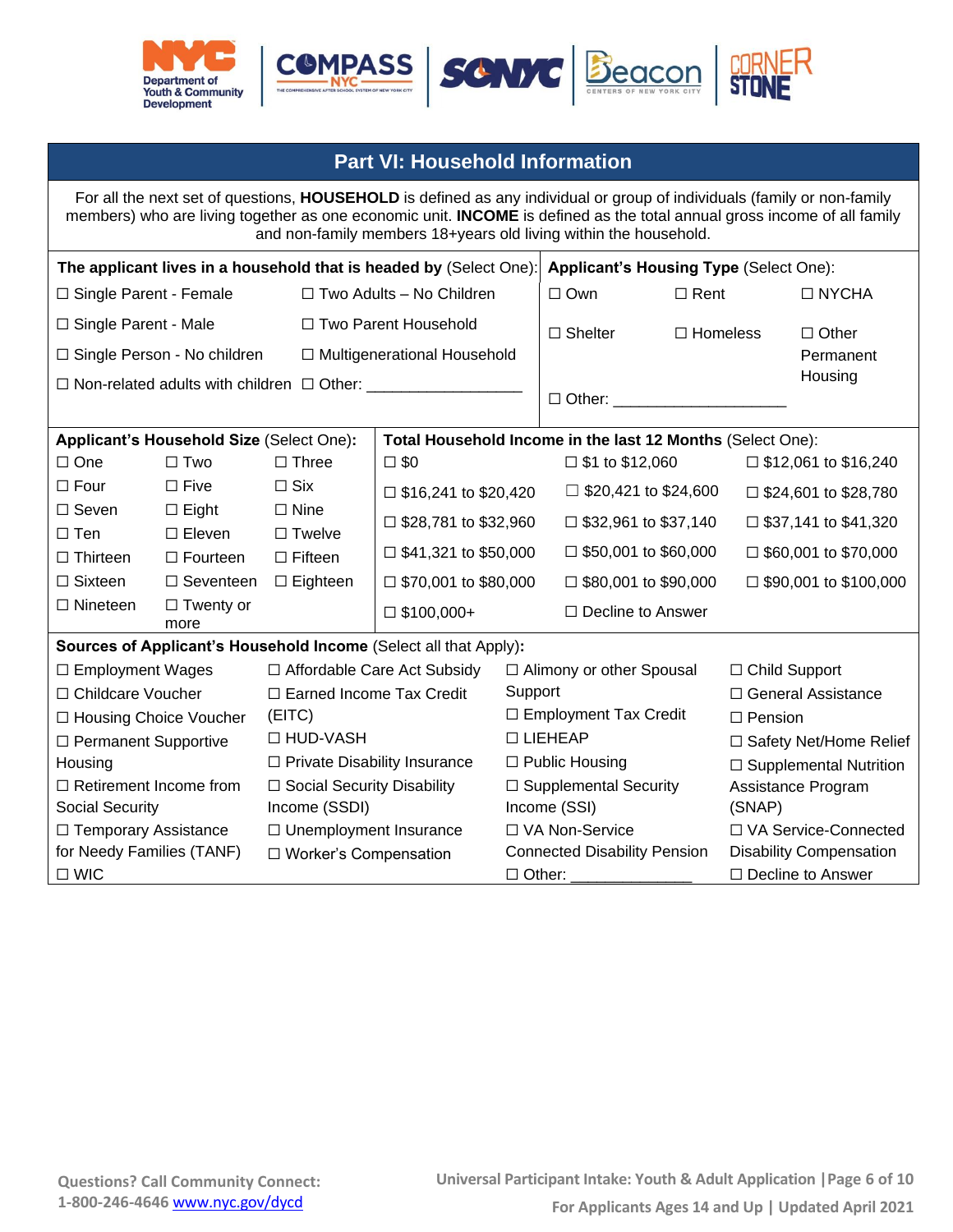

**Part VII: Consents and Signatures Pick-up/Dismissal Information** 

|                             | This question must be answered for parents/guardians enrolling their children<br>My child has permission to travel home alone at dismissal:<br>$\Box$ Yes $\Box$ No                                                                                                                                                                                                                                                                                                                                                    |      |
|-----------------------------|------------------------------------------------------------------------------------------------------------------------------------------------------------------------------------------------------------------------------------------------------------------------------------------------------------------------------------------------------------------------------------------------------------------------------------------------------------------------------------------------------------------------|------|
|                             | <b>Consent to Participate</b>                                                                                                                                                                                                                                                                                                                                                                                                                                                                                          |      |
|                             | To the best of my knowledge the information above is true. I agree to its verification and understand that<br>falsification may be grounds for termination of service. Information provided may be used by the City of New<br>York to improve City services and access to those services, and to access additional funding.                                                                                                                                                                                            |      |
|                             | If participant is 18 and over:                                                                                                                                                                                                                                                                                                                                                                                                                                                                                         |      |
|                             | I acknowledge that I am 18 years of age or older and am authorized to give consent.<br>$\Box$ Yes $\Box$ No                                                                                                                                                                                                                                                                                                                                                                                                            |      |
| Participant's Signature     | <b>Participant: Print Name</b>                                                                                                                                                                                                                                                                                                                                                                                                                                                                                         | Date |
|                             | If participant is under 18 years old:                                                                                                                                                                                                                                                                                                                                                                                                                                                                                  |      |
| Parent/Guardian's Signature | Parent/Guardian: Print Name                                                                                                                                                                                                                                                                                                                                                                                                                                                                                            | Date |
|                             | <b>Consent for Emergency Medical Treatment</b>                                                                                                                                                                                                                                                                                                                                                                                                                                                                         |      |
|                             | If participant is 18 and over<br>I am enrolled as a participant in a DYCD-funded program. In the event of a medical emergency, I hereby give<br>consent for necessary emergency medical treatment to be obtained on my behalf. I further authorize the<br>emergency contact(s) listed to be contacted.<br>$\Box$ Yes, I give my permission $\Box$ No, I do not give permission                                                                                                                                         |      |
| Participant's Signature     | Participant: Print Name                                                                                                                                                                                                                                                                                                                                                                                                                                                                                                | Date |
|                             | If participant is under 18 years old:                                                                                                                                                                                                                                                                                                                                                                                                                                                                                  |      |
|                             | My child is enrolled as a participant in a DYCD-funded program. In the event of a medical emergency, I hereby<br>give consent for necessary emergency medical treatment for my child to be obtained, with the understanding that<br>I will be notified as soon as possible. I understand that every effort will be made to contact me, or, if I am<br>unavailable, the emergency contact(s) listed, before and after medical care is provided.<br>$\Box$ Yes, I give my permission $\Box$ No, I do not give permission |      |
| Parent/Guardian's Signature | Parent/Guardian: Print Name                                                                                                                                                                                                                                                                                                                                                                                                                                                                                            | Date |

**Questions? Call Community Connect: 1-800-246-4646** [www.nyc.gov/dycd](http://www.nyc.gov/dycd)

**Universal Participant Intake: Youth & Adult Application |Page 7 of 10 For Applicants Ages 14 and Up | Updated April 2021**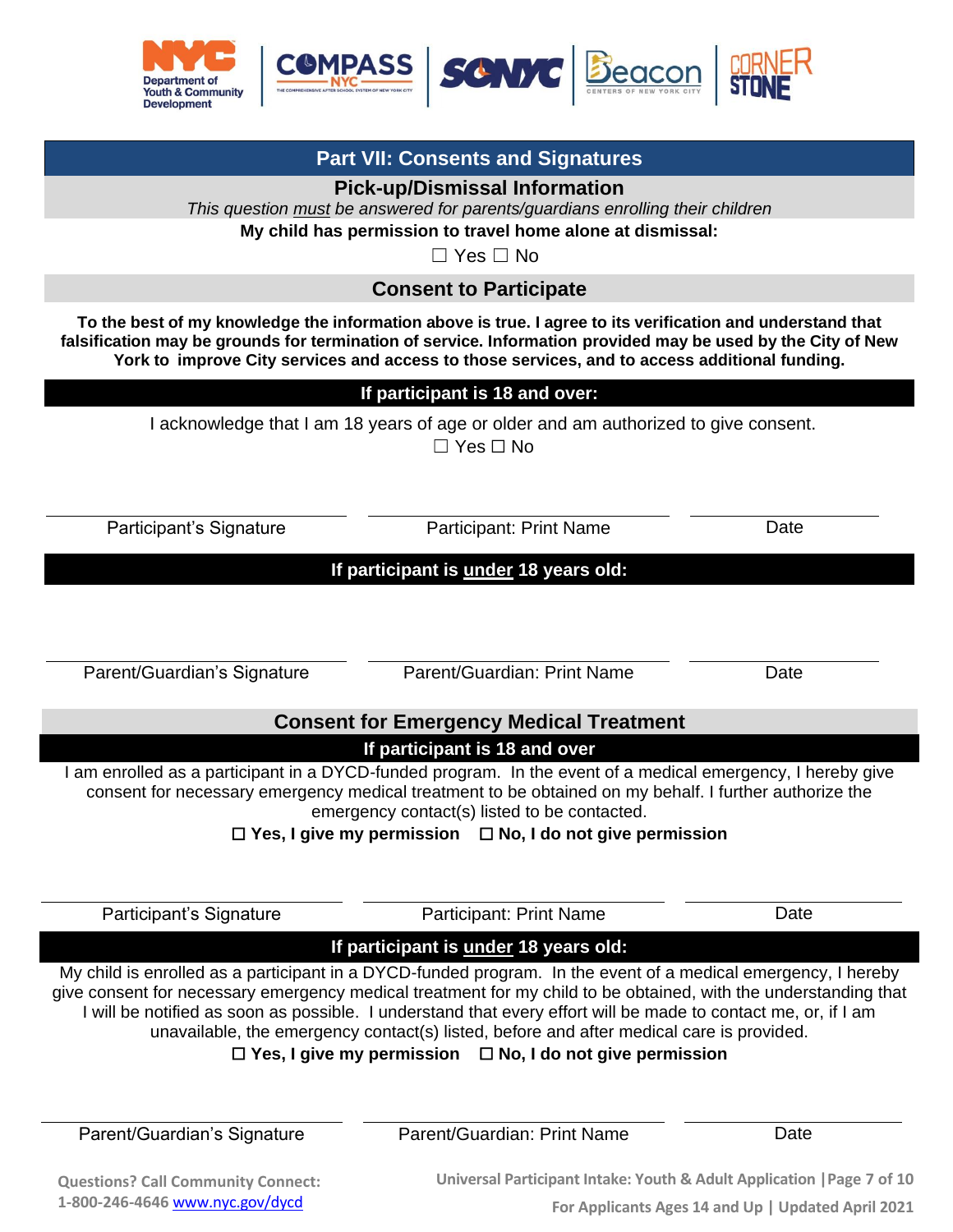

# **Consent for Photography/Videotaping and Use of Original Work**

As a participant enrolled in a DYCD-funded program, please be aware that from time to time DYCD and the City of New York, its contracted providers, authorized agents, third-party organizations with which it collaborates, or other government, representatives (collectively, "Authorized Parties") may be present during program activities and special events associated with program services, both at the usual program location and at off-site events. In some cases, they may photograph, videotape, interview or otherwise record participants and their families and friends in these programs. The resulting images, videos, and interviews may be used, with or without the participant's name, in printed and electronic media such as brochures, books, print and email newsletters, DVDs and videos, websites, social media and blogs (collectively, "Media").

I hereby authorize and permit the Authorized Parties, without compensation and without further approval, to photograph and/or record my and my child's image, name, likeness, and the sound of my and my child's voice during DYCD-funded program activities and special events, and I hereby consent to the resulting images, videos and interviews being used, without compensation and without further approval by the Authorized Parties solely for non-profit, non-commercial purposes in any and all Media.

# ☐ Yes ☐ No

If, in the course of participating in DYCD-funded program activities and special events, any original work such as art, music, choreography, poetry, or prose (collectively, "Original Work") is created by me or my child, I hereby consent to such Original Work being used by the Authorized Parties, without compensation and without further approval, solely for non-profit, non-commercial purposes in any and all Media.  $\Box$  Ves  $\Box$  No

|                                 | ப<br>152 LIV                                                                                                                           |      |
|---------------------------------|----------------------------------------------------------------------------------------------------------------------------------------|------|
|                                 | If participant is 18 and over:<br>I acknowledge that I am 18 years of age or older and am authorized to give consent.<br>Yes $\Box$ No |      |
| <b>Full Name of Participant</b> | Participant's Signature                                                                                                                | Date |
|                                 | If participant is under 18 years old:                                                                                                  |      |
| <b>Full Name of Participant</b> | Parent/Guardian's Signature                                                                                                            | Date |
|                                 |                                                                                                                                        |      |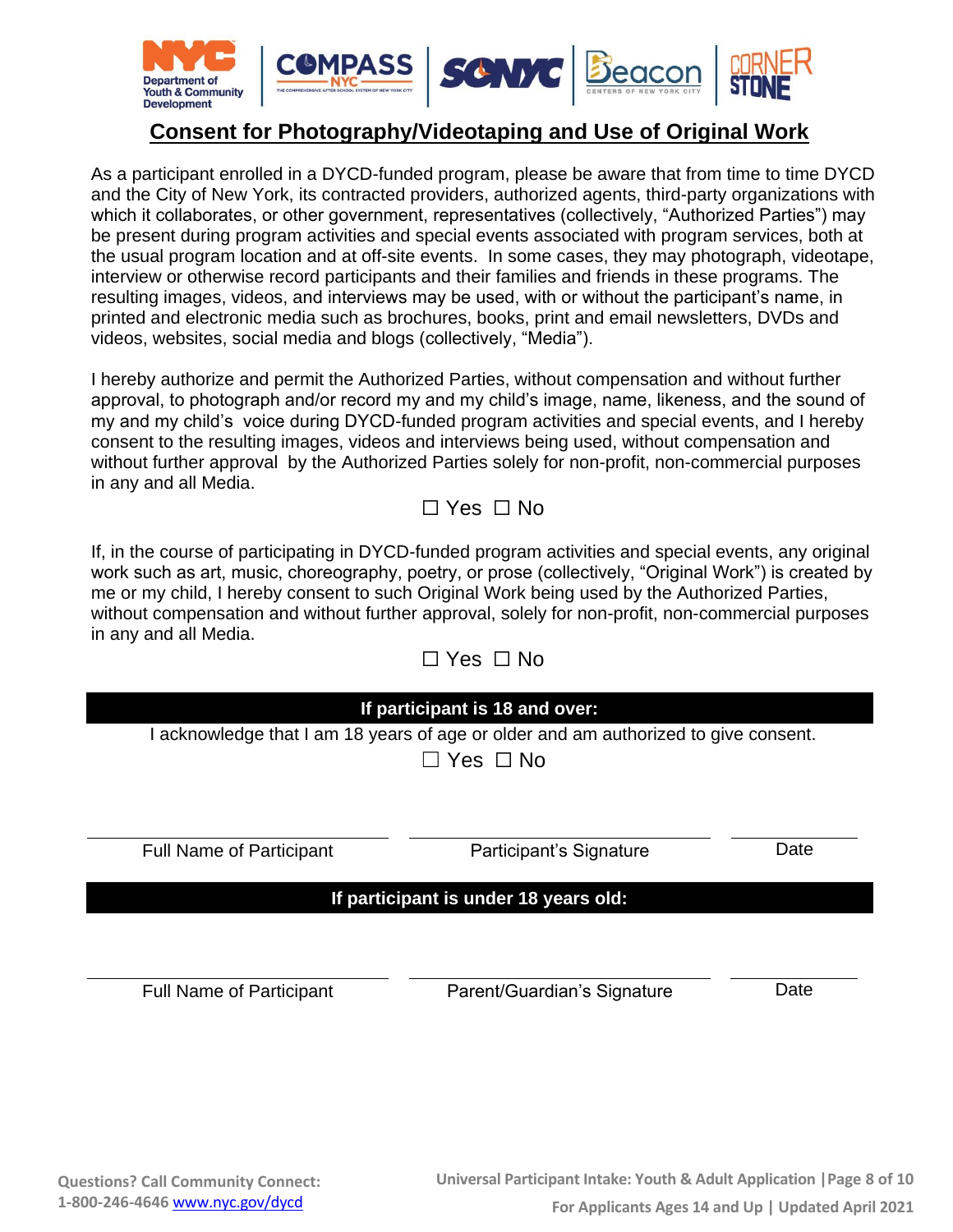

# **Parent/Guardian Consent to Collect and Share Student Information**

The **Department of Youth and Community Development (DYCD)** provides funding for this program as part of its mission to help you assist your child reach his or her full potential. Many of our programs are run by community based organizations. We work to make sure the services you and your children receive are of the highest quality. DYCD is requesting your permission to allow us to collect information we need on your child, their participation and the quality of the services provided.

### **What information from your child's student records is DYCD requesting?**

We are requesting your permission for the **NYC Department of Education (DOE)** to share personally identifiable information from your child's student records with DYCD. The information we would like to collect consists of biographical and enrollment information (specifically consisting of your child's name, address, date of birth, student identification number, grade, school(s) attended and transfer, discharge, and graduation data about your child); data concerning your child's school attendance (including number of days attended and absences); and academic performance data (including your child's results on state and national exams, credits earned, grades, promotion and retention status, and fitnessgram score); and data related to any disciplinary actions taken against your child (including number and type of suspensions).

#### **We are requesting to collect the information listed above about your child on a past, present and future (i.e., ongoing) basis**.

We are also requesting your permission for DYCD to share information we collect on the enrollment form from you and/or your child with DOE staff. The information includes registration information, student's interests and challenges, type of program enrolled-in and frequency of participation. This information will be used to help the school and community organization work together to meet you and your child's needs.

#### **Who will see my child's information and how will it be safeguarded?**

The only people who will see your child's individual information are DYCD and DOE staff who manage the data systems and prepare research reports and program analyses. The limited number of DYCD staff identified to receive personal information is screened, and provided extensive training to follow strict guidelines on protecting the confidentiality of information that would personally identify you or your child. Personally identifiable information collected from student records will only be shared electronically between DOE and DYCD and will be secured and protected in the DYCD data base. Personally identifiable information will not be shared with any community based organizations or their staff members. We will not use your name or your child's name in any published report. While we request your consent, your responses to the below requests will not affect your child's participation in DYCD sponsored programs.

#### *Please check Yes or No to each of the following statements:*

I understand why DYCD is asking my permission to access the information listed above from my child's student records, and I give permission to DOE to share that information with DYCD on an ongoing basis.

#### ☐ **Yes, I give my permission** ☐ **No, I do not give my permission**

I understand why DYCD is asking my permission to share information about my child collected by DYCD with DOE staff and I give my permission to DYCD to share information with DOE on an ongoing basis.

☐ **Yes, I give my permission** ☐ **No, I do not give my permission**

| Student/Applicant Name:                          |                                                                                                                      |  |
|--------------------------------------------------|----------------------------------------------------------------------------------------------------------------------|--|
| Parent/Guardian Name:                            |                                                                                                                      |  |
| Parent/Guardian Signature:                       | Date:                                                                                                                |  |
| Additional Parent/Guardian Name (optional):      |                                                                                                                      |  |
| Additional Parent/Guardian Signature (optional): | <u> 1980 - Jan Salaman, manazarta da shekara 1980 - André a Salaman a Salaman a Salaman a Salaman a Salaman a Sa</u> |  |
|                                                  |                                                                                                                      |  |